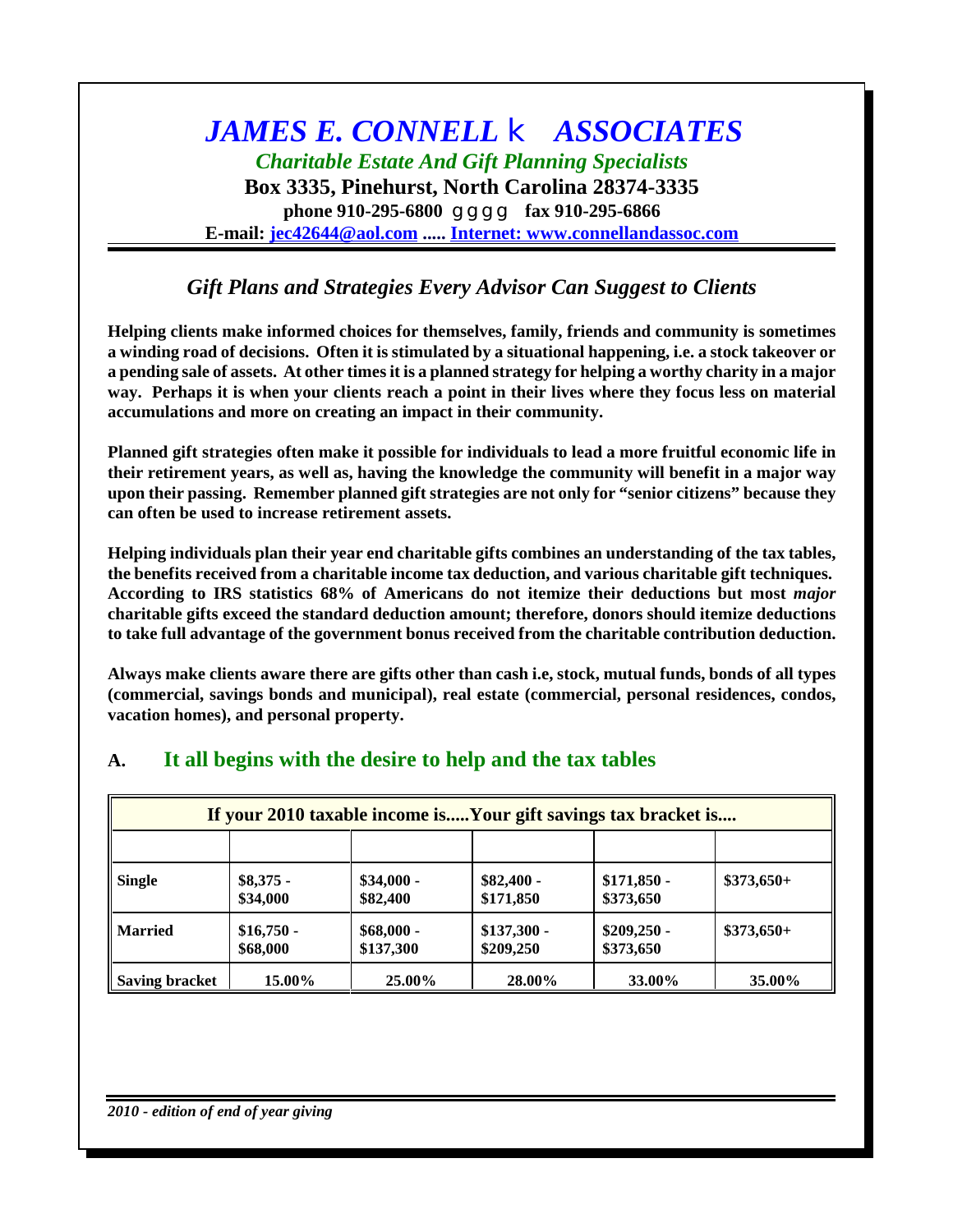| <b>Offset Capital Gains with a Charitable Deduction</b> |                        |                            |  |  |
|---------------------------------------------------------|------------------------|----------------------------|--|--|
| <b>Capital Gain Bracket</b>                             | <b>Charitable Gift</b> | <b>Capital Gain Offset</b> |  |  |
| 15.00%                                                  | \$1.00                 | \$1.66                     |  |  |
| 15.00%                                                  | \$1.00                 | \$1.86                     |  |  |
| 15.00%                                                  | \$1.00                 | \$2.20                     |  |  |
| 15.00%                                                  | \$1.00                 | \$2.33                     |  |  |
|                                                         |                        |                            |  |  |

## **B. You can leverage a charitable deduction to offset capital gains**

**Tax Bracket divided by the Capital Gain Bracket = Gain offset by a \$1.00 of charitable gift.**

**Gain divided by Tax Bracket = Gift to offset the gain**

**For additional benefits add the state income and capital gains bracket, and any benefit of a charitable deduction on the state income tax return. Assumes the charitable deduction amount is fully deductible.** 15% tax bracket payers pay a 10% capital gains tax. The 3% reduction in all deductions is not in effect **for 2010. Maximum reduction in charitable deductions is 80%. A 28% top rate applies to collectibles. A** 25% rate applies to real estate attributed to depreciation. Short term gains are taxed at the donors highest **tax bracket.**

### **C. Itemize or standard deduction**

| When to take the standard deduction.<br>How high do deductions have to be to be useful? |         |                 |                       |                               |  |
|-----------------------------------------------------------------------------------------|---------|-----------------|-----------------------|-------------------------------|--|
|                                                                                         | Single  | Joint           | Head of<br>Households | Married filling<br>separately |  |
| Basic                                                                                   | \$5,700 | \$11,400        | \$8,400               | \$5,700                       |  |
| Over 65                                                                                 | \$7,100 | $$12,500$ (one) | \$9,800               | \$6,800                       |  |
|                                                                                         |         | \$13,600(two)   |                       |                               |  |
| <b>Blind</b>                                                                            | \$7,100 | $$12,500$ (one) | \$9,800               | <i>S6,800</i>                 |  |
|                                                                                         |         | \$13,600(two)   |                       |                               |  |
| Over $65 &$                                                                             | \$8,500 | $$13,600$ (one) | \$11,200              | \$7,900                       |  |
| blind                                                                                   |         | $$15,800$ (two) |                       |                               |  |

### **D. Give in 2010 or wait until 2011 - Not-So-Brilliant Deductions**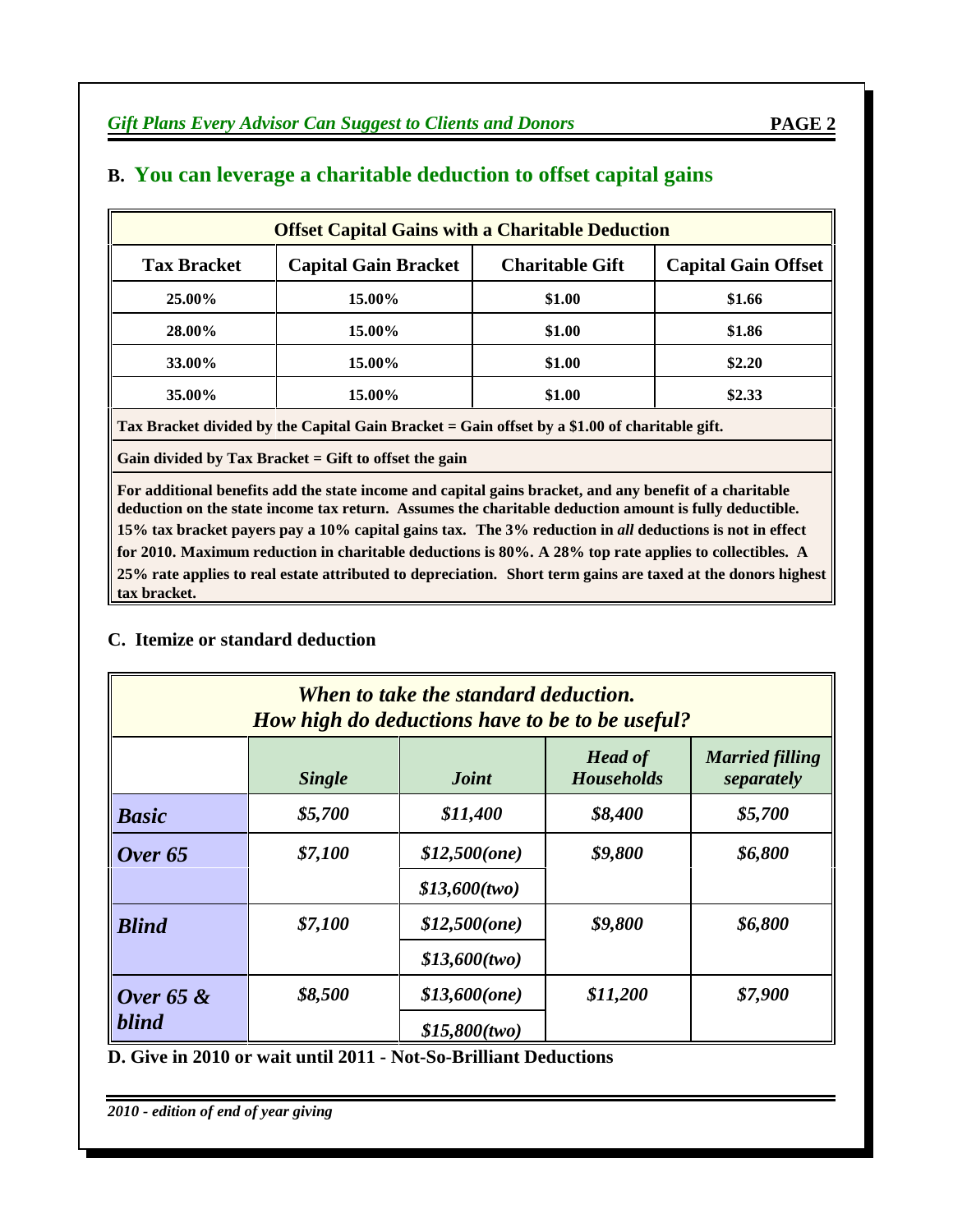**A number of commentaries have appeared in the financial press suggesting donors should delay their gifts until next year when tax rates may be higher and the charitable income tax deductions could save more.**

**At first blush this may seem like good advise but lets dig deeper.**

**If a person in the 28% tax bracket does not make a charitable gift he/she would owe \$2,800 in income taxes on \$10,000 of income. If the same person makes a gift of \$10,000 his tax bill would be reduced by \$2,800.**

**Traditional tax planning advice dictates a donor take as many deductions as they can for the current year and delay as much income as possible to a later year.**

#### **NEVER MISS THE OPPORTUNITY TO USE A TAX YEAR.**

|                                                                                 | Give in 2010 | Give in 2011 | <b>Difference</b> |
|---------------------------------------------------------------------------------|--------------|--------------|-------------------|
| <b>Gift Value</b>                                                               | \$10,000     | \$10,000     | \$0               |
| <b>Ordinary income tax</b><br>savings $@$ 28% in 2010,<br>savings @ 31% in 2011 | \$2,800      | \$3,100      | \$300             |
| Net cost of gift                                                                | \$7,200      | \$6,900      | \$300             |
| <b>Taxes paid</b>                                                               | \$0          | $(\$2,800)$  | \$2,800           |
| Net cost of gift                                                                | \$7,200      | \$4,100      | \$3,100           |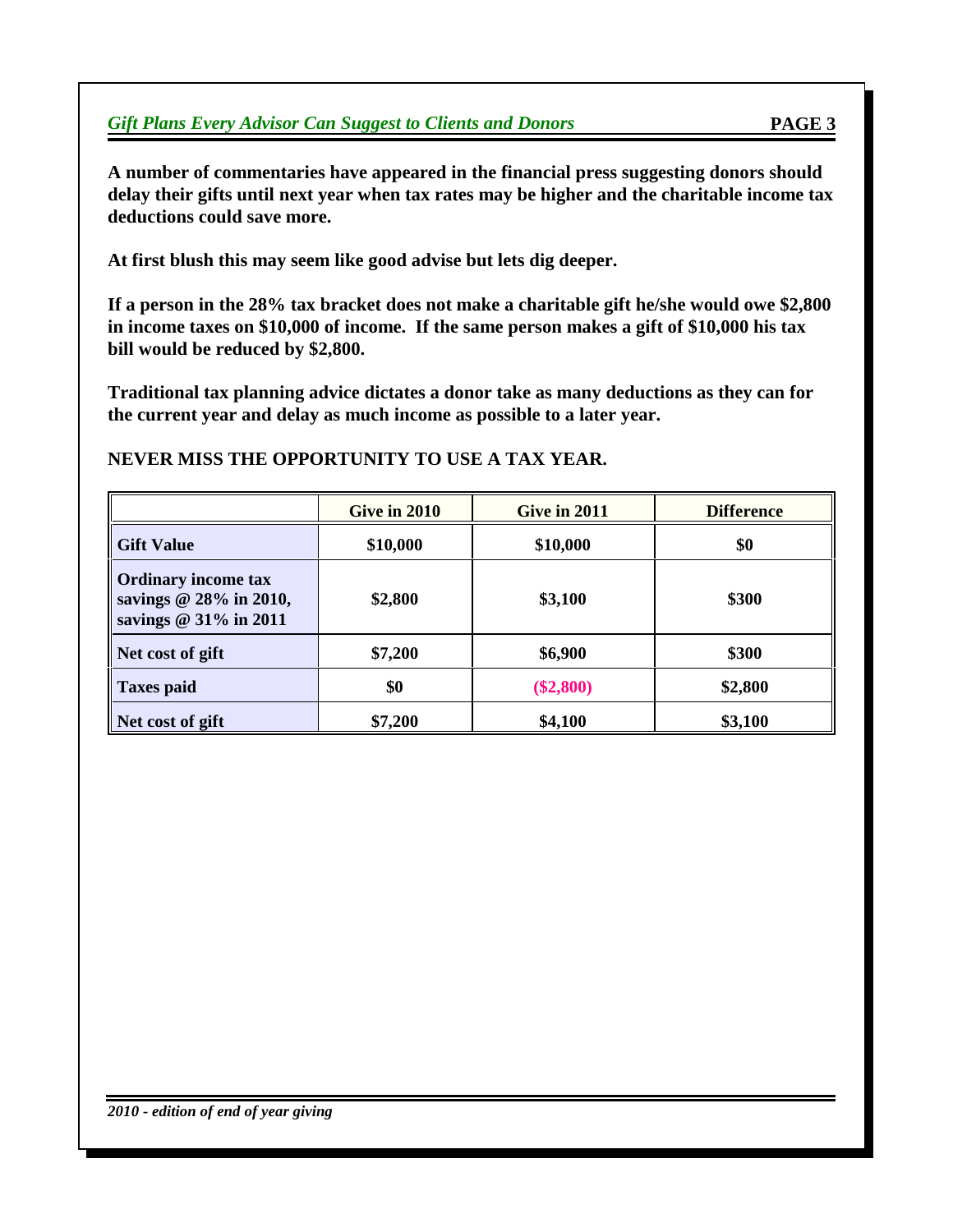**E. Changing tax rate policy**

**The below chart illustrates the possible tax changes and implications for charitable planning in 2011 and beyond. As of this writing November 2, 2010 changes to the tax laws are uncertain.**

**Long term capital gains rates for those in the highest tax brackets are expected to increase from their current cap of 15% to 20%**

**Qualified dividends would be taxed at ordinary income rates rather than today's mor favorable rates.**

|      | <b>Ordinary Income</b>              |                                               |         | <b>Capital Gains</b> |
|------|-------------------------------------|-----------------------------------------------|---------|----------------------|
| 2010 | 2011<br>if Congress<br>does not act | 2011<br><b>Current budget</b><br>proposal (1) | 2010(2) | 2011(3)              |
| 10%  | 15%                                 | 10%                                           |         |                      |
| 15%  | 15%                                 | 15%                                           | $0\%$   | 10%                  |
| 25%  | 28%                                 | 25%                                           |         |                      |
| 28%  | 31%                                 | 28%                                           | 15%     | 20%                  |
| 33%  | 36%                                 | 36%                                           |         |                      |
| 35%  | 39.6%                               | 39.6%                                         |         |                      |
|      |                                     |                                               |         |                      |

**(1) The current budget proposal for FY 2011 preserves some of the tax cuts enacted in 2001 but includes increases to the top two brackets.**

**(2) Some (qualified ) dividends taxed at capital gains tax rates.**

**(3) All dividends taxed at ordinary income tax rates**

**In August 2010 the Donor Confidence Index was at a lower point than any time since December 2008. The lack of confidence about a quick economic recovery and increased pressure on personal finances a the major reason for the downturn. Fidelity Gift Fund** reports most donors will gift less in the last quarter of 2010 than at the same time in 2009.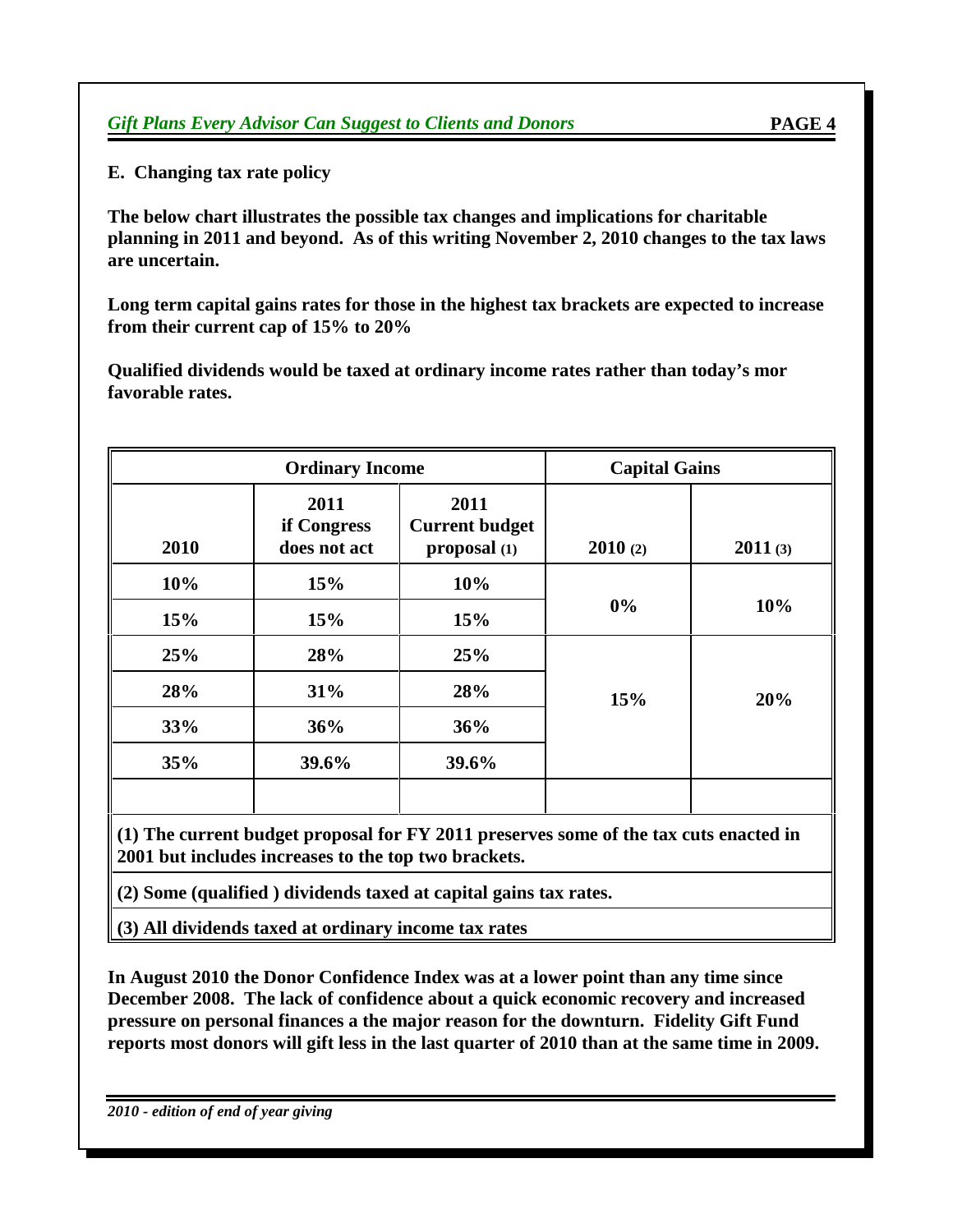**Technique 1: Give appreciated long-term stock, mutual funds or other investments (held one year and one day) instead of cash when you.....**

**A) want to sell a stock that has appreciated because you think it will decrease in value;**

**B) you are over concentrated in one investment and need to change your asset allocation;**

**C) you have a very large long-term capital gain in a short time period (but more than a year and one day).**

**Question 1: Should you give cash, sell stock and gift the cash, or give the securities outright**?

|                                                                               | <b>Option A</b><br><b>Give \$5,000</b><br>in Cash | <b>Option B</b><br><b>Sell Securities</b><br>& Give Cash | <b>Option C</b><br><b>Give Securities</b><br>Outright |
|-------------------------------------------------------------------------------|---------------------------------------------------|----------------------------------------------------------|-------------------------------------------------------|
| <b>Gift Value</b>                                                             | \$5,000                                           | \$5,000                                                  | \$5,000                                               |
| <b>Ordinary income tax</b><br>savings $@25\%$                                 | \$1,250                                           | \$1,250                                                  | \$1,250                                               |
| Capital gains tax saved or<br>paid, assuming 15% tax<br>rate and \$4,000 gain | \$0                                               | \$600 paid                                               | \$600 saved                                           |
| <b>Total net tax savings</b>                                                  | \$1,250                                           | \$650                                                    | \$1,850                                               |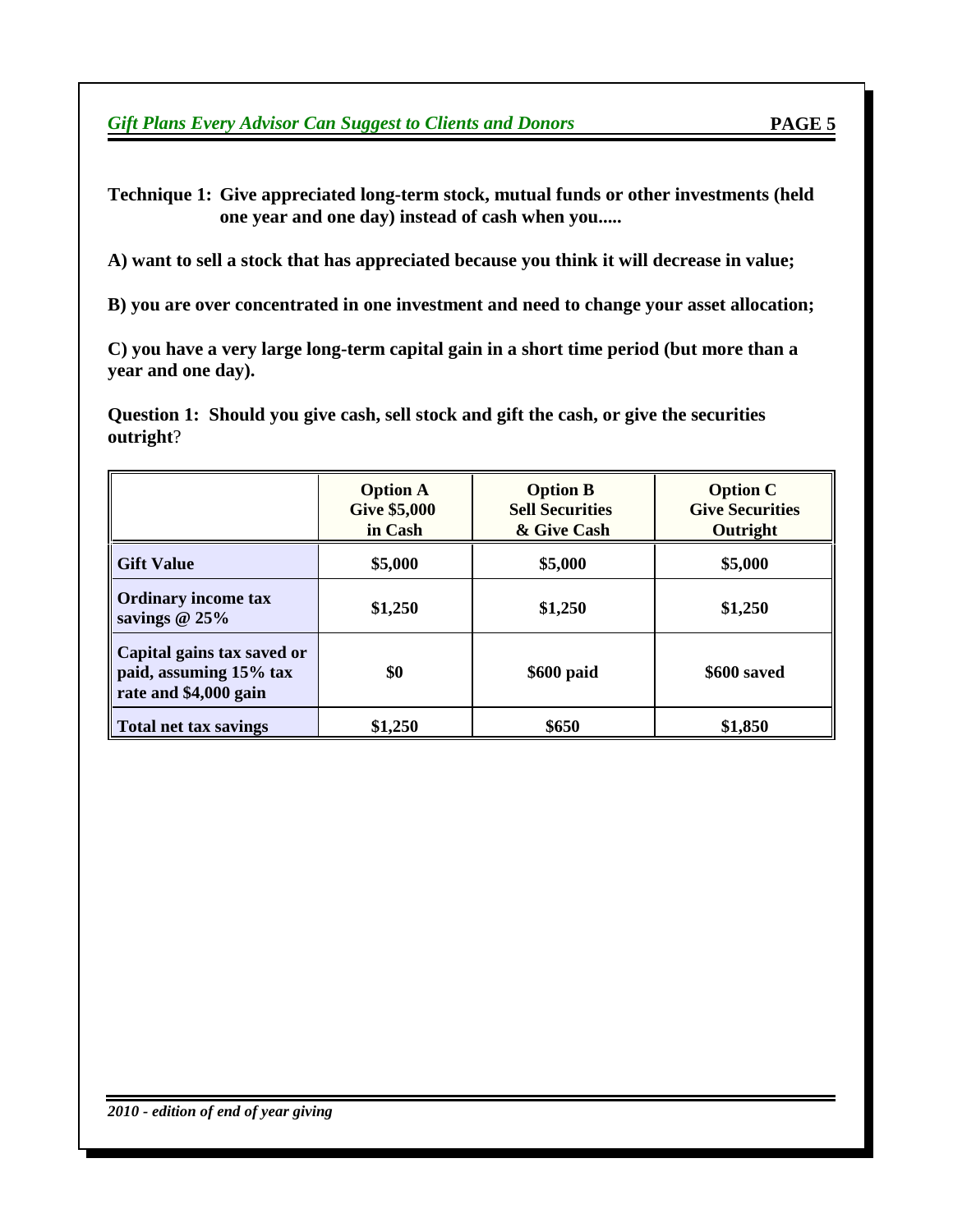*Technique 1a:* **Give appreciated long-term stock, mutual funds or other investments (held one year and one day) instead of cash when you want to sell the stock or diversify your investments.**

**Question 2: Should you give stocks that have appreciated a little or stocks that have appreciated significantly?**

**Investment A has a cost basis of \$500 and a value of \$5,000.**

**Investment B has a cost basis of \$4,000 and a value of \$5,000.**

|                                               | <b>Gift of Investment</b> A<br><b>Assuming 15%</b><br><b>Capital Gains Tax</b> | Gift of Investment $B$<br><b>Assuming 15%</b><br><b>Capital Gains Tax</b> | <b>Difference</b>     |
|-----------------------------------------------|--------------------------------------------------------------------------------|---------------------------------------------------------------------------|-----------------------|
| <b>Gift value</b>                             | \$5,000                                                                        | \$5,000                                                                   | \$0                   |
| <b>Ordinary income tax</b><br>savings $@25\%$ | \$1,250                                                                        | \$1,250                                                                   | \$0                   |
| Capital gains tax<br>saved $@15%$             | Cost basis \$500,<br>gain of \$4,500<br>\$675                                  | Cost basis \$4,000<br>gain of \$1,000<br>\$150                            | A) \$525 more         |
| <b>Total tax saved</b>                        | \$1,925                                                                        | \$1,400                                                                   | A) \$525 more         |
| After tax cost of gift                        | \$3,075                                                                        | \$3,600                                                                   | <b>B</b> ) \$525 less |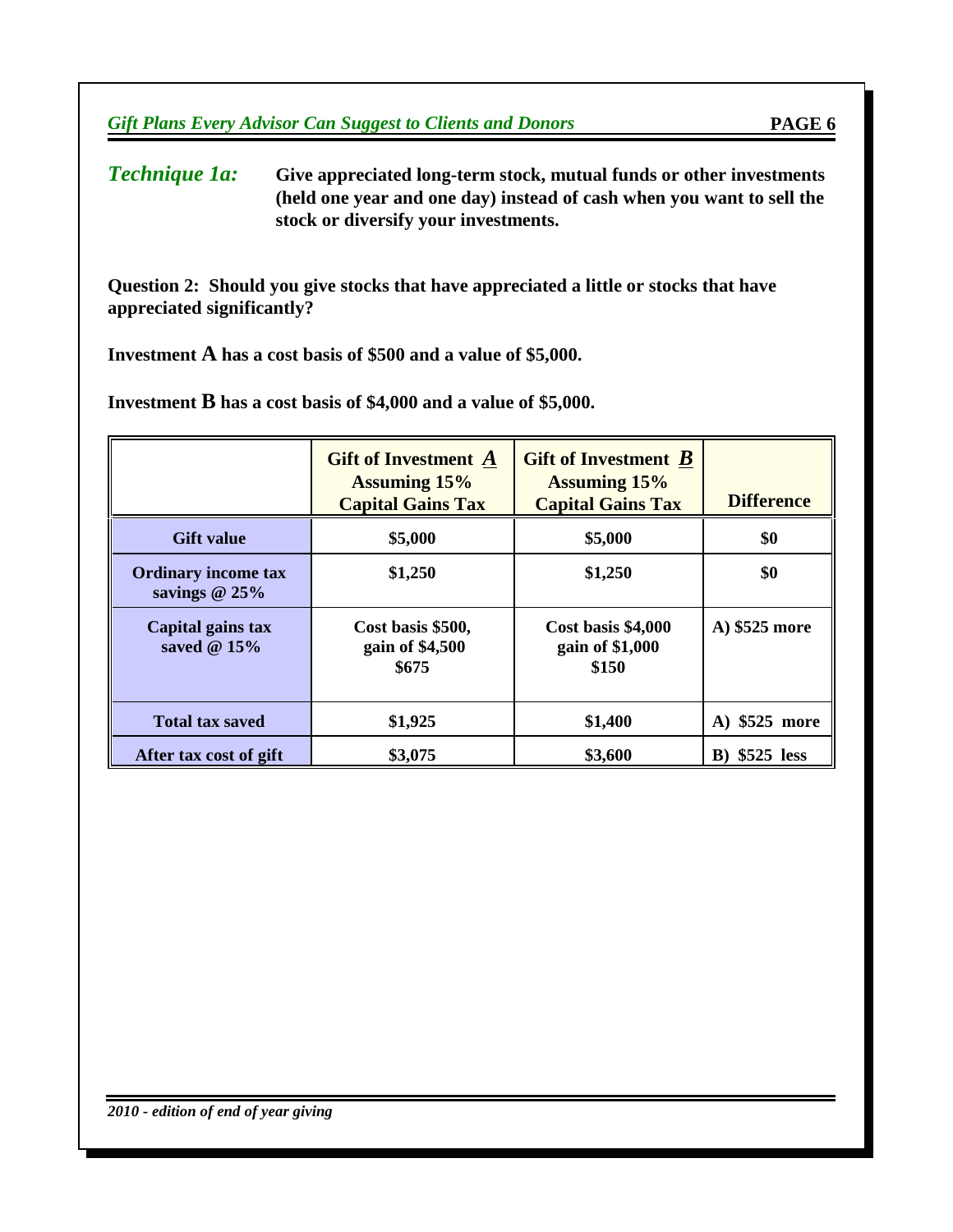*Technique 2***:** *a.* **Donate appreciated stock in Corporation ABC.** *b***. Use the deduction to offset capital gains on the sale of additional Corporation ABC stock.** *c***. Then use the cash proceedsfrom the sale to purchase additionalstock in another security or buy a certificate of deposit.**

| <b>Offset Capital Gains with a Charitable Deduction</b>                                       |                             |                        |                            |  |
|-----------------------------------------------------------------------------------------------|-----------------------------|------------------------|----------------------------|--|
| <b>Tax Bracket</b>                                                                            | <b>Capital Gain Bracket</b> | <b>Charitable Gift</b> | <b>Capital Gain Offset</b> |  |
| 25.00%                                                                                        | 15.00%                      | \$1.00                 | \$1.66                     |  |
| 28.00%                                                                                        | 15.00%                      | \$1.00                 | \$1.86                     |  |
| 33.00%                                                                                        | 15.00%                      | \$1.00                 | \$2.20                     |  |
| 35.00%                                                                                        | 15.00%                      | \$1.00                 | \$2.33                     |  |
| Tax Bracket divided by the Capital Gain Bracket = Gain offset by a \$1.00 of charitable gift. |                             |                        |                            |  |
| Gain divided by Tax Bracket $=$ Gift to offset the gain                                       |                             |                        |                            |  |

*Capital Gain Offset Strategy allows individuals to remain tax neutral***.**

**For additional benefits add the state income and capital gains bracket, and any benefit of a charitable deduction on the state income tax return. Assumes the charitable deduction amount is fully deductible. 15% tax bracket payers pay a 10% capital gains tax.** The 3% reduction in all deductions is not in effect for 2010 but it is anticipated it will return in 2011.

*Example:* **Tom and Betty own 3,000 share of Merck valued at \$35.00 per share (total value \$105,000) for which they paid \$6.00 per share (cost \$18,000) many years ago. They are in the 28% tax bracket. If they sold all their stock they would have an \$87,000 gain and a federal capital gains tax at 15% or \$13,050 reducing their capital to \$91,950. They wish to support a local charity and their long term goal is to diversify their investment portfolio.**

*Solution:* **Take 1,000 shares and gift them outright to charity creating a \$35,000 fair market value income tax charitable deduction. They also avoid the capital gains tax on the \$29,000 gain associated with the 1,000 shares. They use the \$35,000 deduction to offset the sale of additional shares. In their 28% tax bracket they can offset \$1.86 of capital gain. How many share could they sell to remain tax neutral?**

*Answer:* **The total gain offset strategy with a gift of 1,000 share gift is computed as follows:**  $$1.86 * $35,000 = $65,100$ , with the stock selling at \$35 per share and a gain of \$29 per share **they could sell up to 2,244 shares (\$65,100/\$29) and remain tax neutral which is more share they currently own.**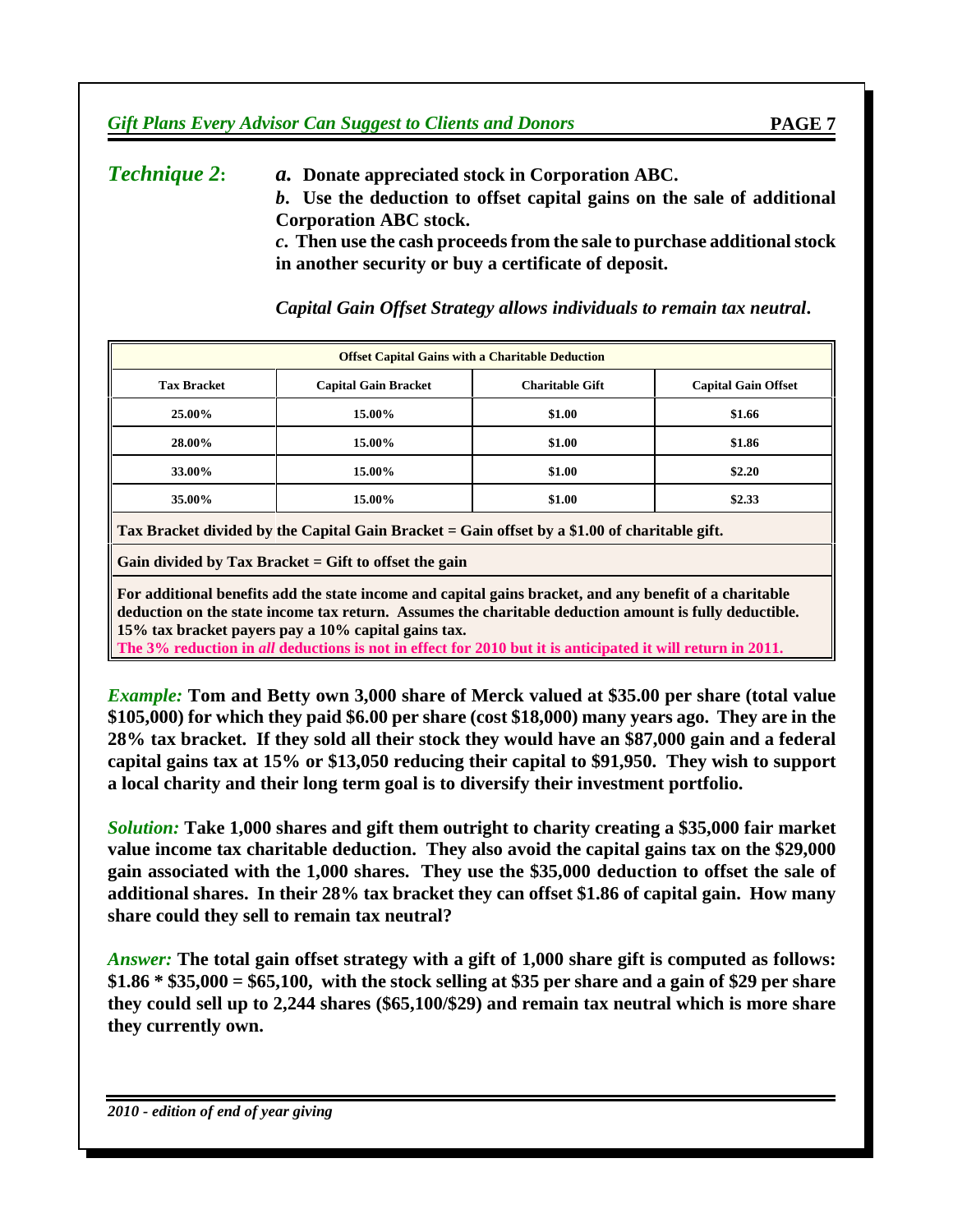#### *Technique 3:* **Donate appreciated stock in Corporation ABC and use the deduction to offset income taxes on the withdrawal of cash from an IRA. Or use the IRA cash withdrawal to repurchase stock in Corporation ABC to increase the cost basis in the stock.**

## **Deduction Order**

The deduction order for most donors is fairly straightforward. They deduct cash gifts first and then appreciated gifts subject to the 50% and 30% gift limits. However, it is possible that the deduction order could be fairly sophisticated. Deduction order as a percent of contribution base could be as follows:

- 1. Cash gifts to 50% AGI limit.
- 2. Appreciated gifts elected to be deducted at cost basis to 50% limit.

3. Unrelated use tangible personal property deducted at cost basis to 50% limit.

- 4. Short-term capital gain deducted at cost basis to 50% limit.
- 5. Appreciated stock, land or property deducted at fair market value to 30% limit.
- 6. Gifts "for the use of" a charity deducted to 30% limit.
- 7. Cash to private foundation deducted at 30% limit.
- 8. Public stock to private foundation deducted at fair market value to 20% limit.
- 9. Land or private stock to private foundation at cost basis to 20% limit.
- 10. Carry forwards of 50% limit gifts.
- 11. Carry forwards of 30% limit cash gifts to private foundations.
- 12. Carry forwards of 30% appreciated property gifts to public foundations.
- 13. Carry forwards of 20% limit gifts to private foundations.

While the list can be lengthy, for donors who give only to public charities, the rules are reasonably **straightforward. Cash gifts are deducted first. Appreciated gifts are deducted next. If there is an available 50% or 30% limit, then carry forwards of cash and appreciated property are deducted in order, with the oldest carry-forward gifts deducted first.**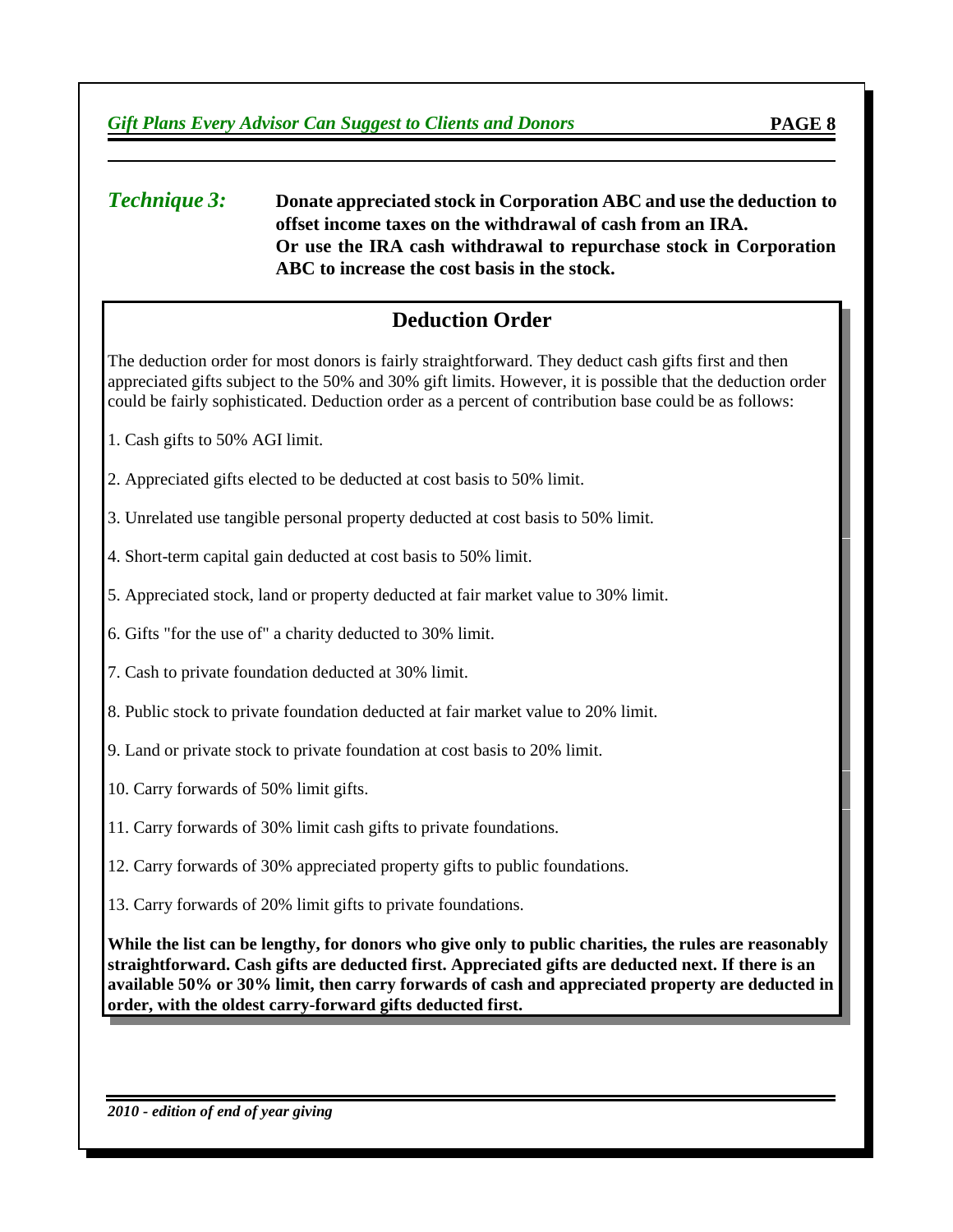*Technique 4a***: Establish a charitable gift annuity and receive a charitable deduction and use the deduction to offset capital gains on stock sold in donor's name; will result in a charitable deduction to offset the gain and increased income for the donor.**

**Note: All gift annuity examples are based upon the rates effective July 1, 2010 with an AFR of 3.20%. The AFR for November is 2.0% which results in lower deductions.**

**Practical examples for a \$10,000 charitable gift annuity with donor in** *25% bracket***, deduction based on the May 2010 AFR of 3.20%**

**1) a 65 year old donor establishes a charitable gift annuity agreement with 5.50% payment rate with quarterly payments. The charitable deduction is \$2,933 which offsets \$4,868 (\$1.66\*\$2,933) in capital gains.**

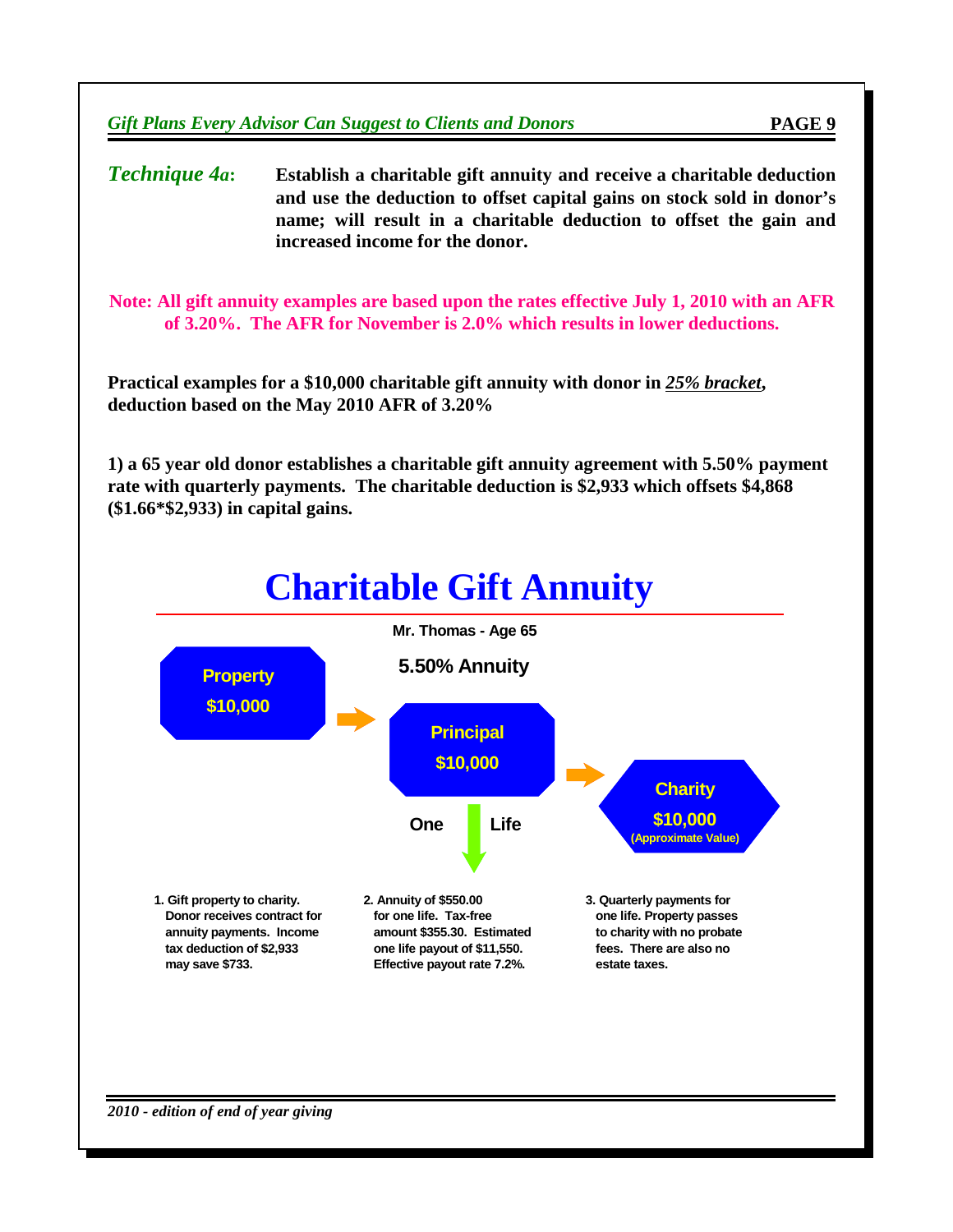**2) a 76 year old donor establishes a \$10,000 charitable gift annuity agreement with 6.50% quarterly payments, charitable deduction is \$4,489 which offsets \$7,551 (\$1.66\*\$4,489) in capital gains.**



**3) two donors aged 75/75 establish a charitable gift annuity agreement with 5.80% payments, charitable deduction is \$3,332 which offsets \$5,531 (\$1.66\*\$3,332) in capital gains.**

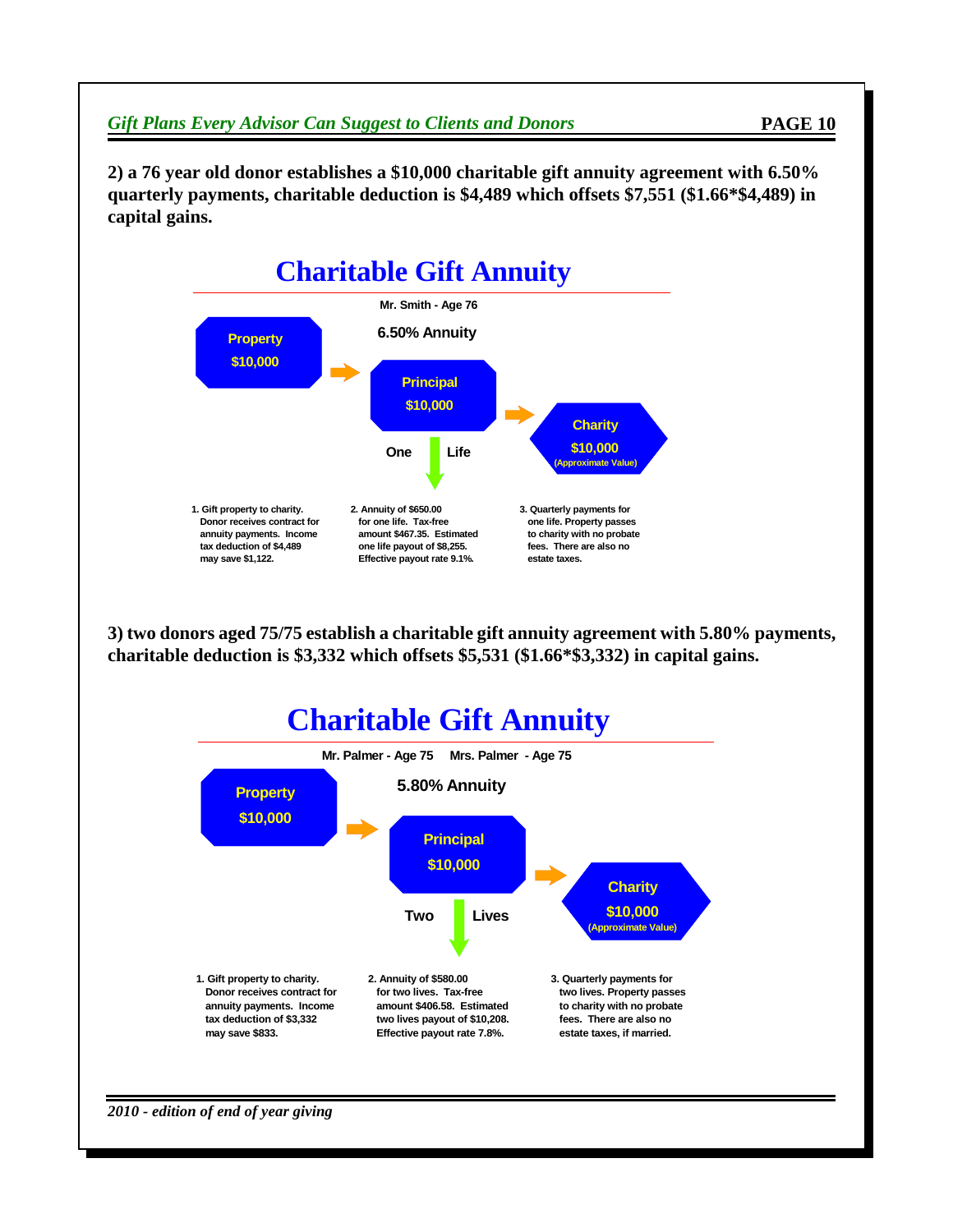*Technique 5a***: Establish a gift annuity for another person. Donor receives the income tax deduction while the beneficiary receives income at a tax preferred rate. Donor should use cash.**

> **Donor may use appreciated securities butthey must report both a partial capital gain which may be offset in whole or in part by the income tax deduction. The net effect may be reduced tax payments or tax relief.**

**1) an 80 year old mother establishes a \$10,000 charitable gift annuity agreement with a 5.20% fixed and guaranteed quarterly payment for the benefit of her 60 year old daughter. Income tax deduction is \$2,313 for mother, daughter receives \$520.00 with \$318.76 tax-free until 2032. No gift tax as the irrevocable life income interest is less than \$13,000. IRS form 709 gift tax data is \$7,687 which is less than the annual \$13,000 gift exclusion. If mother retains right to revoke annual payments by will only no current gift then income is considered an annual gift subject to the \$13,000 exclusion.**

**Donor could use deduction to offset capital gain on sale ofstock in the amount of \$3,839 (\$1.66 \* \$2,313).**

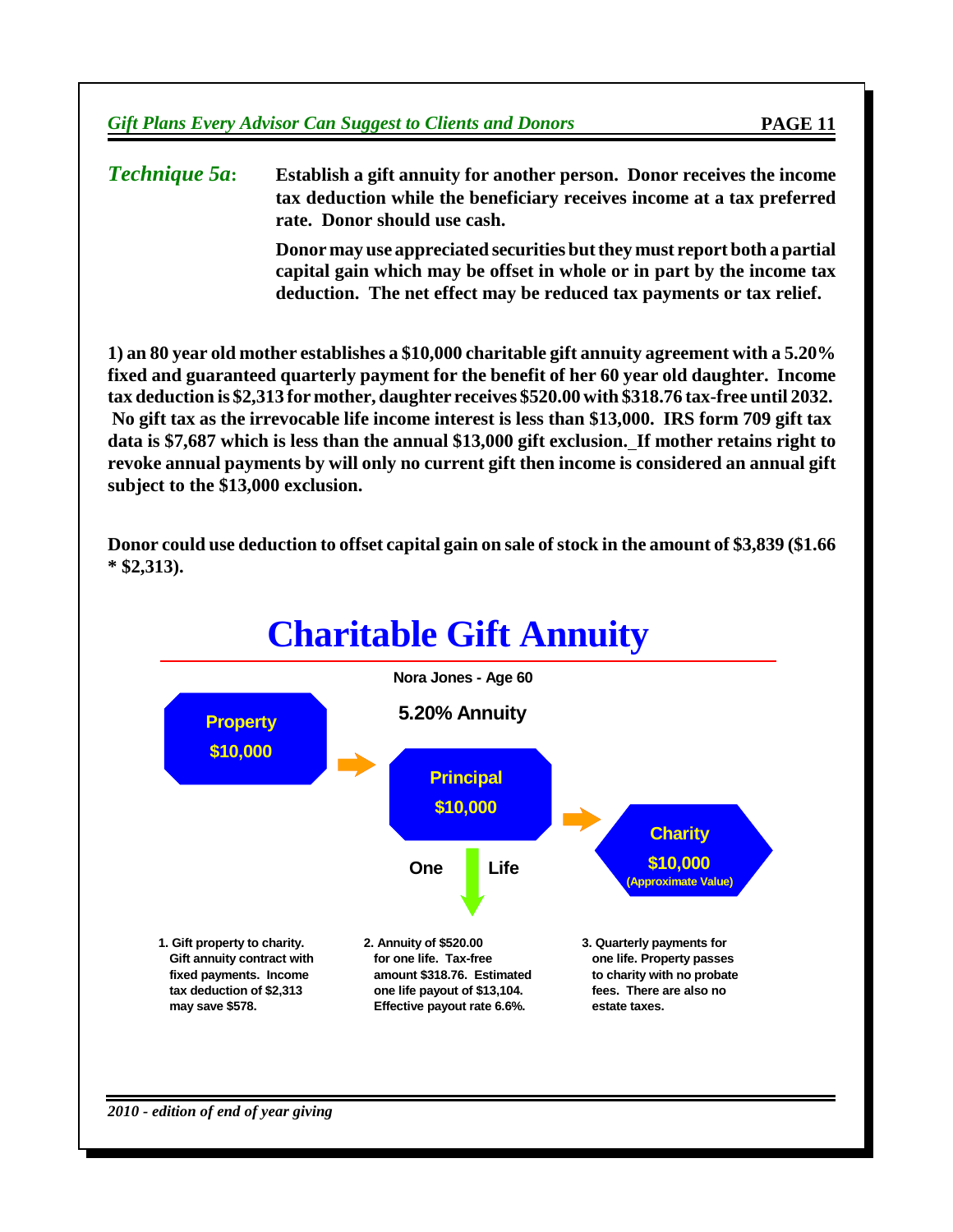**5b) an 80 year old mother establishes a gift annuity with \$10,000 in stock (cost basis \$5,000) a with a 5.50% quarterly payment for the benefit of a 65 year old son. Income tax deduction \$2,933 for mother. In the 25% income tax bracket this deduction would completely offset \$4,868 in total capital gains if the mother itemizes her deductions.**

**Son receives \$550.00 with \$355.30 income tax-free. Mother must report a \$3,533 in capital gains which is the capital gain associated with the life income interest of son. The income tax deduction of \$2,933 offsets up to \$4,868 in capital gains. Since the tax savings for the deduction (\$2,933 \* 25% = \$733) is greater than the tax liability for the gain (\$3,533 \* 15% = \$529) the net effect is no capital gains tax.**

**The mother's present interest value for the gift to the son is \$7,067 and must be reported on IRS Form 709 if** *total* **gifts to son are over \$13,000, even if no gift tax will be paid.**

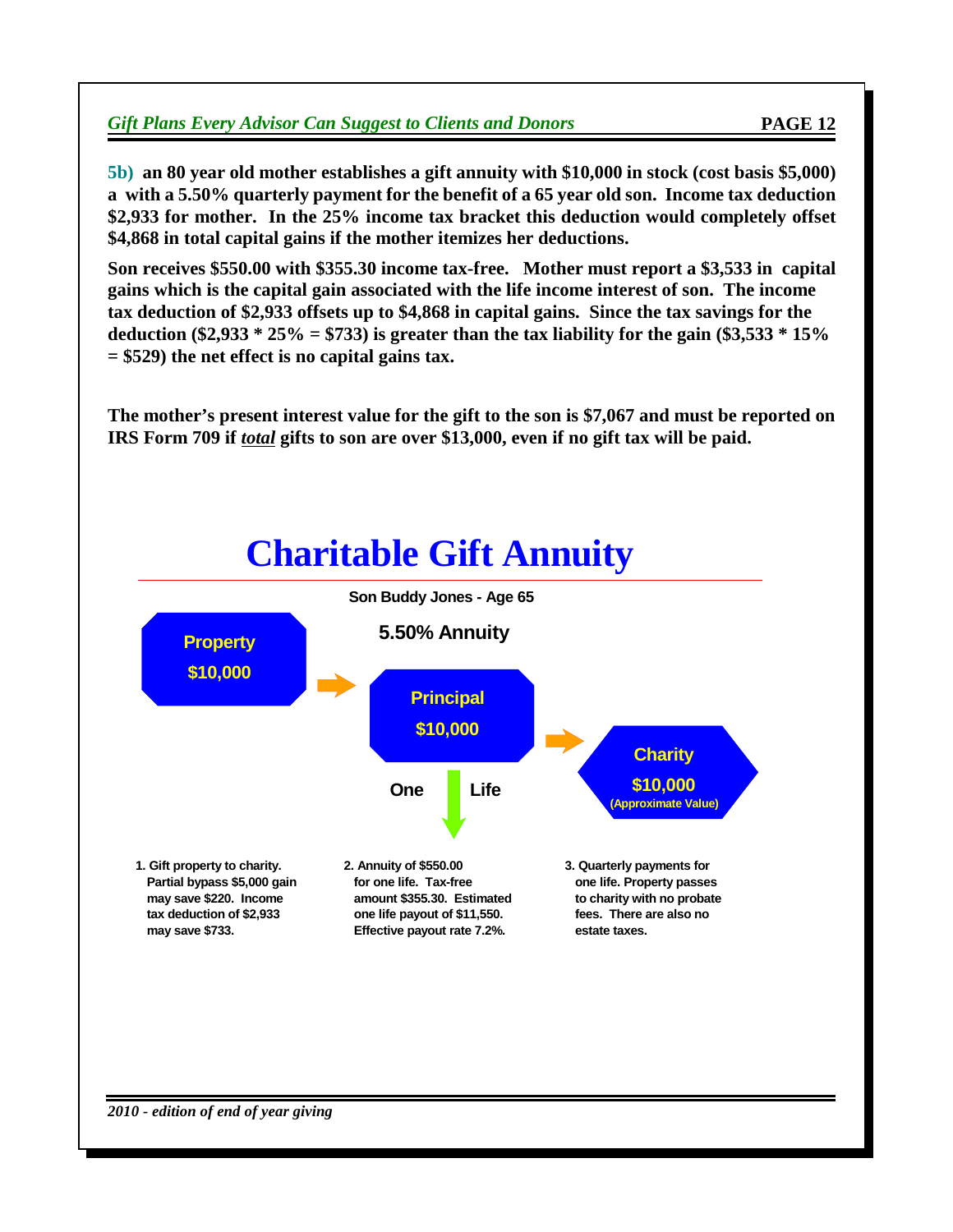#### *Technique 6***: Convert savings bonds into a Flexible Deferred Retirement Income Charitable Gift Annuity.**

**A 65 year old retiree with adequate income and a significant IRA balance has \$50,000 in US Savings Bonds. The interest on the bonds will be taxed when the bonds are cashed or the individual dies. The individual wishes to convert the bonds into a future income. Savings bond conversions to HH bonds are no longer allowed by the US Treasury.**

**On June 1, 2010 the donor redeems \$5,000 in US Savings Bonds issued in June 1983 at a cost of \$2,500. Redemption value is \$10,236, which includes \$7,736 in accumulated interest. The bonds reach final maturity in June, 2013 when they will no longer earn interest. Consult the web site: [www.savingsbonds.gov](http://www.savingsbonds.gov) to determine the value of any U.S. savings bond.**

**To offset the income tax on the \$7,736 in accumulated and reportable interest the donor donates \$25,000 in appreciated securities (cost basis \$5,000) to a flexible deferred retirement charitable gift annuity. The agreement provides payments to begin as early as age 68 and as late as age 75 with a target annuity date of age 71. The charitable deduction for the deferred annuity agreement equals \$10,626 which results in a complete offset of the reportable interest on the saving bond redemption.**

**The age 68 payment rate is 5.31% fixed and guaranteed for life. The payment rate for the target date in 2015 (age 71) is 6.90%, and the payment rate increases to 8.70 % for age 75.**



*2010 - edition of end of year giving*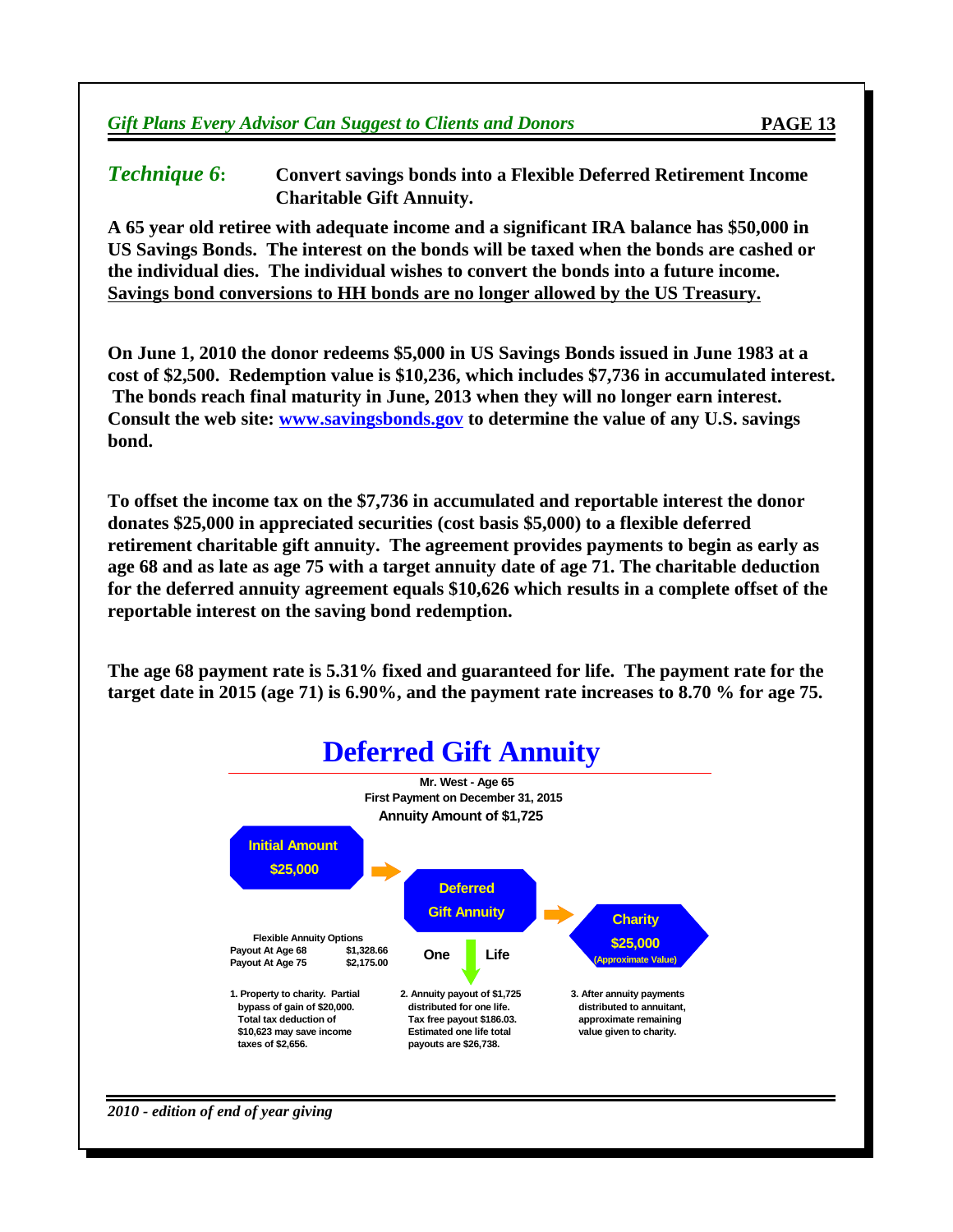*Technique 7***: Gift with Cash back. Bargain sale stock or other property to charity. Donor receives cash plus a charitable contribution deduction. Donor must pay a capital gains tax on the appreciation associated with the cash received. Transaction is completed commission free. Charitable deduction may offset most or all of the capital gains tax.**

**Donor has one share of highly appreciated Berkshire Hathaway class A stock currently valued at \$106,000 with a cost basis of \$10,000. Donor would like to make a \$25,000 gift to charity and is willing to sell one share of the BRK-A stock to charity for \$25,000. The cost basis is pro-rated between the gift portion and the sale portion. \$7,642 is allocated to the sale portion resulting in a tax on the gain of \$11,004.**

**The donor receives a charitable contribution deduction of \$25,000 for the gift to the charity. The capital gain of \$73,358 is taxed at 15% resulting in a tax due of \$11,004.**

**The charitable contribution deduction for this 33% taxpayer saves \$8,250 in current income taxes. The net tax savings is \$ -2,757 which is subtracted from the \$81,000 cash to give the donor an economic value of \$78,246.**



**Using the same facts the donor would pay zero taxes when they receives \$75,089 in cash and makes a \$30,911 gift to the charity. The tax liability of \$10,201 is offset completely by the tax savings of \$10,201 generated by the \$30,911 charitable deduction.**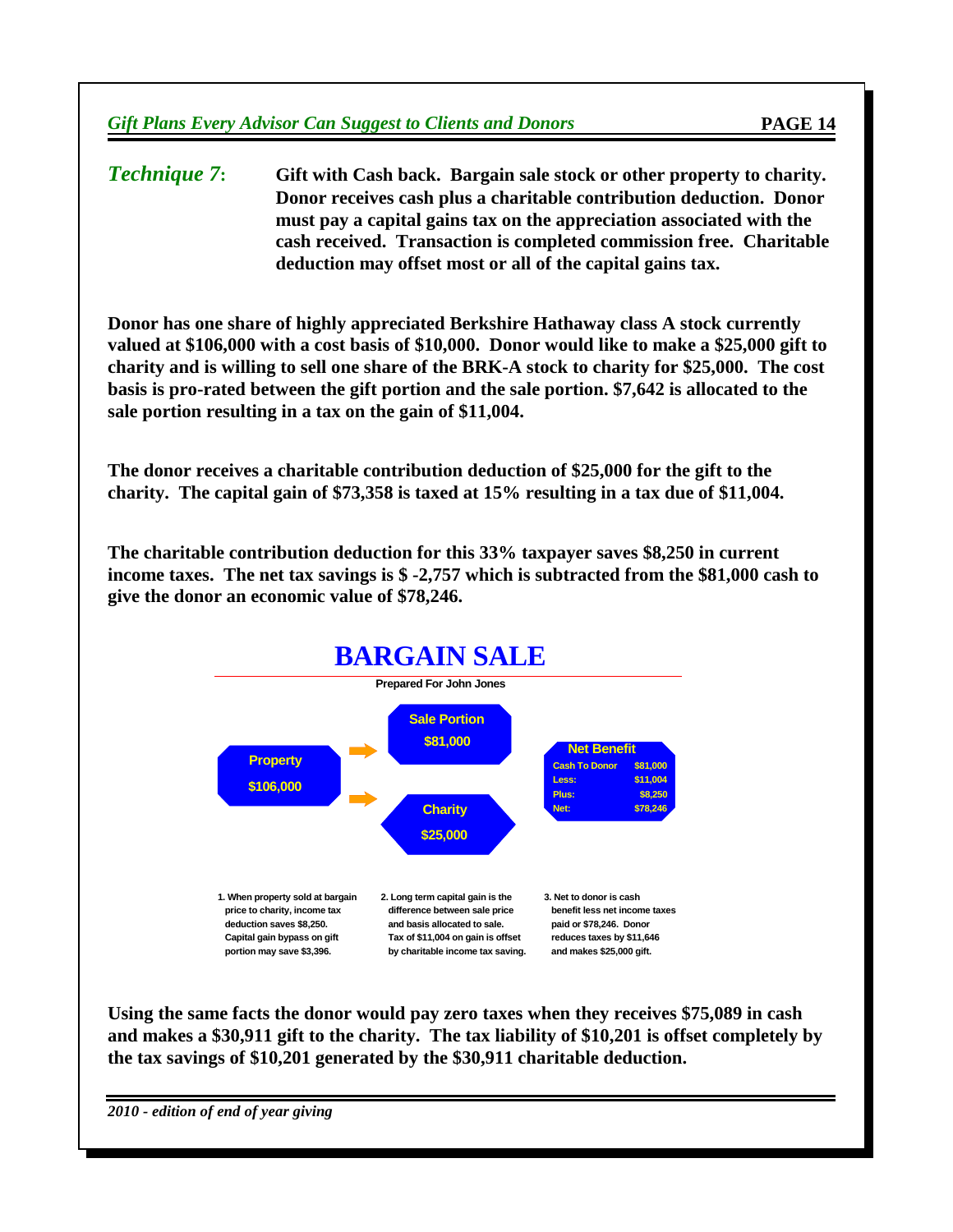*Technique 8***: Substitute charitable gift annuity income for stock dividends and make a significant outright gift to your favorite charity.**

**Donors aged 70/70 have \$154,000 (cost basis \$75,000) in 2,200 shares of ExxonMobil stock (current price \$70 per share) paying a 2.10% dividend or \$3,872 per year before taxes and \$3,291 after taxes at 15%. The donors have seen the stock value vary greatly over the last 10 years and it has appreciated significantly in the last few years. They are now retired and looking to diversify their invested assets to provide more fixed retirement income.**

**The donors also wish to help their local Hospital with the new Cardiac Center because of a family experience with the hospital and heart disease. They would like to make a leadership gift but fear it will significantly reduce their retirement income.**

**S S outright (value \$84,000)** is used to fund a two-life gift annuity. The first \$70,000 part is gifted outright to the hospital. Part two composed of 1,200 shares of stock (value \$84,000) is used to fund a two-life *olution***: The donors separate the stock into two parts: Part one of 1,000 shares (value \$70,000) is gifted outright to the Hospital. Part two composed of 1,200 shares of stock (value \$84,000) is used to fund a two-life gift annuity. The first \$70,000 part is gifted gift annuity paying a fixed guaranteed lifetime payment of 5.40% or an annual before tax income of \$4,536. The after tax income computed for both the ordinary income (28%) portion and the capital gains (15%) portion of their payment results in an after tax income of \$3,879. This represents a small increase in their annual retirement income plus they receive the impact of the current tax savings.**

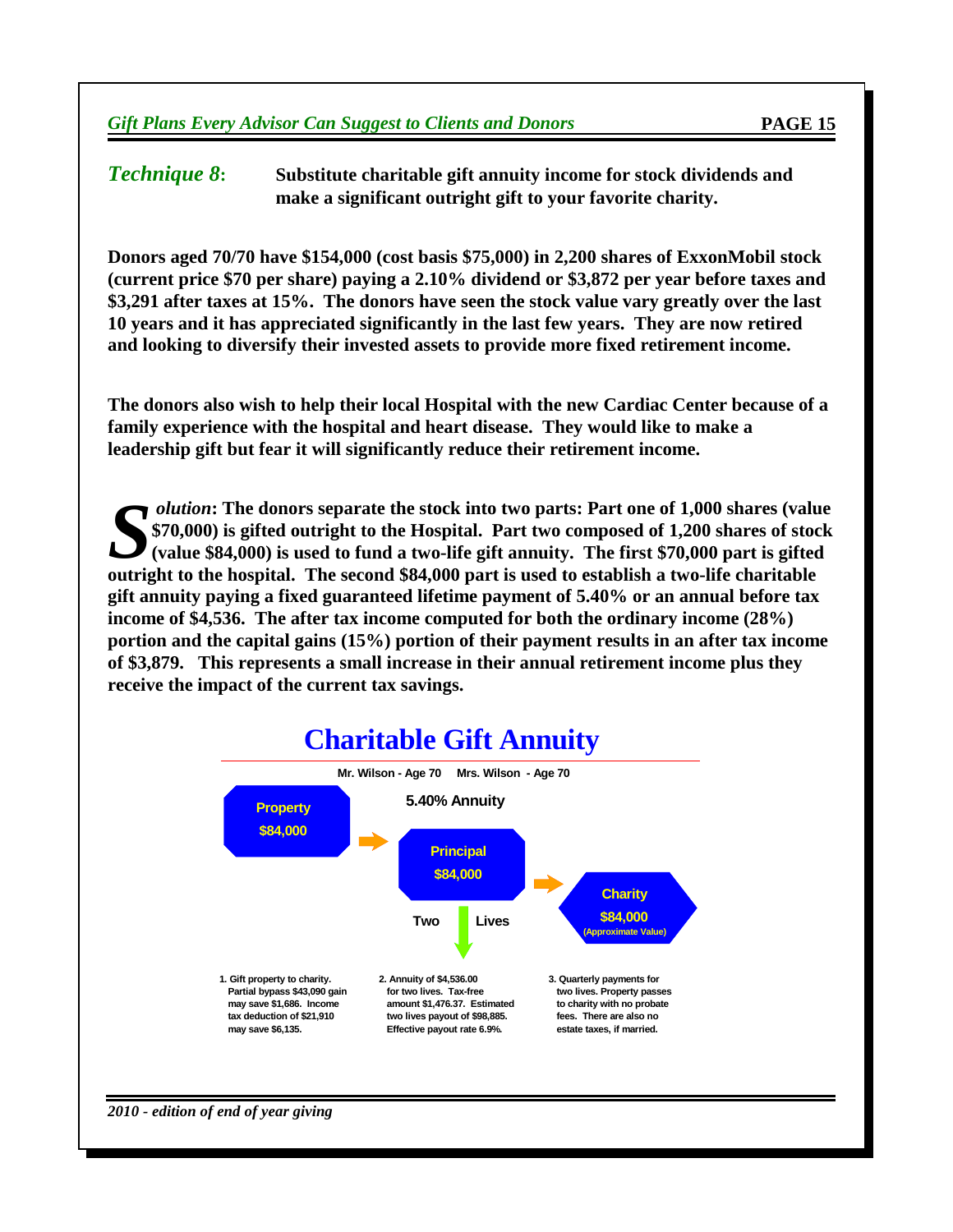**In addition to the guaranteed income they receive two income tax deductions. The first tax deduction is for the full fair market value of their outright \$70,000 gift and the second deduction is a partial deduction for the gift annuity they established in the amount of \$21,910 (AFR 3.20%). The total tax savings of \$91,910 spread over a few years result in total income tax savings, the government bonus for being charitable today, of \$25,734 (28% bracket).**

**The deduction limit for gifts of appreciated property is 30% of Adjusted Gross Income (AGI), donors must take the deduction in the year of the gift and may use five additional years to exhaust the deductible amount. The donors take the first year bonus and use it to travel to Australia to see their new grandchild.**

| <b>Gift Annuity</b> |
|---------------------|
|                     |

**Prepared For Mr. and Mrs. Wilson**

| Prepared For Mr. and Mrs. Wilson |            |
|----------------------------------|------------|
| <b>Expectancy</b>                | 21.8 Years |
| <b>Income Tax Deduction</b>      | \$21,910   |
| <b>Annuity Payout</b>            | \$4,536.00 |
| <b>Exclusion Ratio</b>           | 66.8%      |
| <b>Tax Free Payout</b>           | \$1,476.37 |
| <b>Effective rate</b>            | 6.92%      |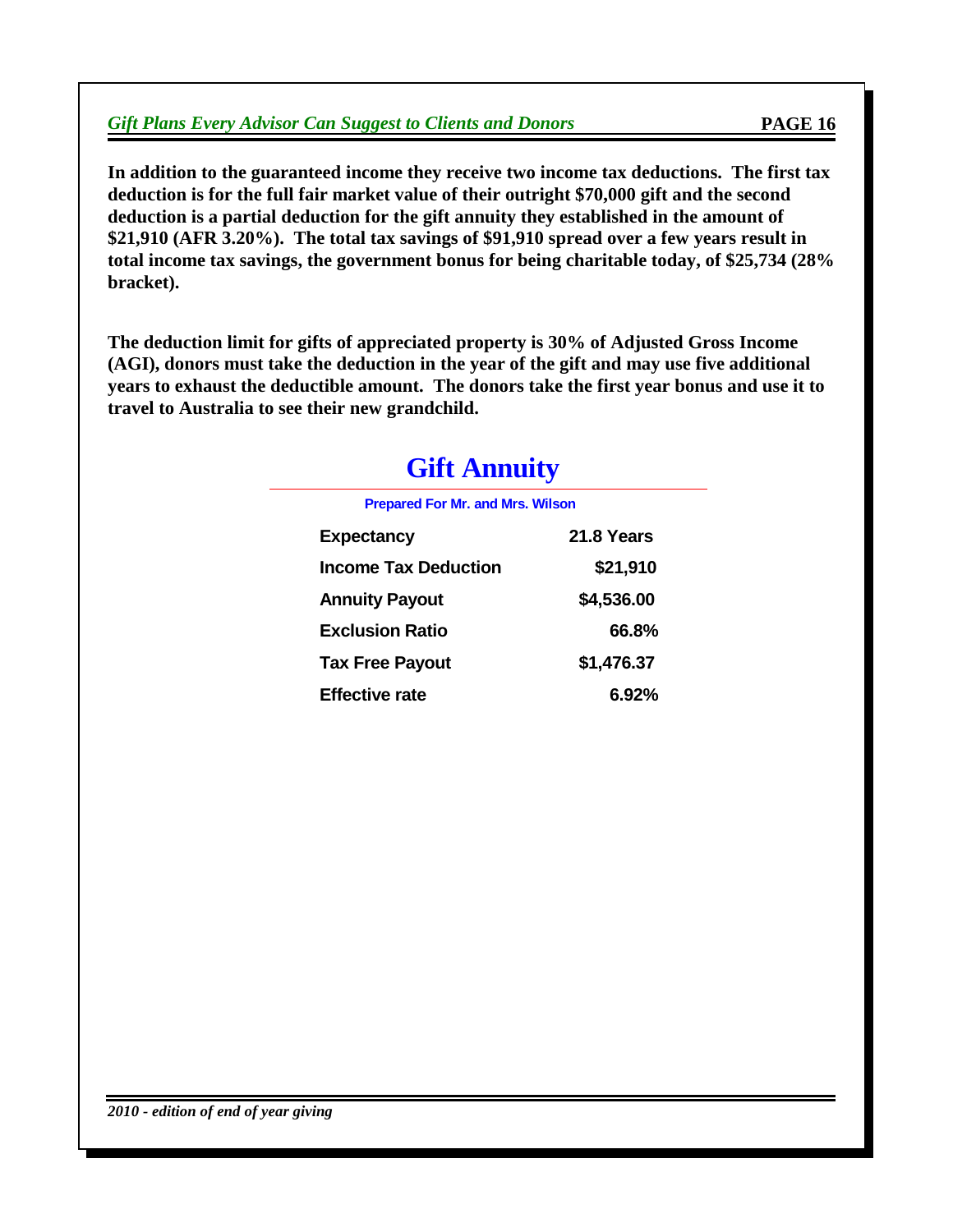*Technique 9***: Lifetime Partnership or May/December Gift Annuity**

**When an older individual has a much younger spouse and they are concerned about the preservation of income for the survivor consider a deferred gift annuity. Often the couple does not need the modest income from a current asset and would much rather provide a guaranteed lifetime income for the younger spouse.**

*S* **the older spouse for the benefit of the younger spouse.** *olution:* **Establish a flexible deferred annuity which will be turned on upon the death of**

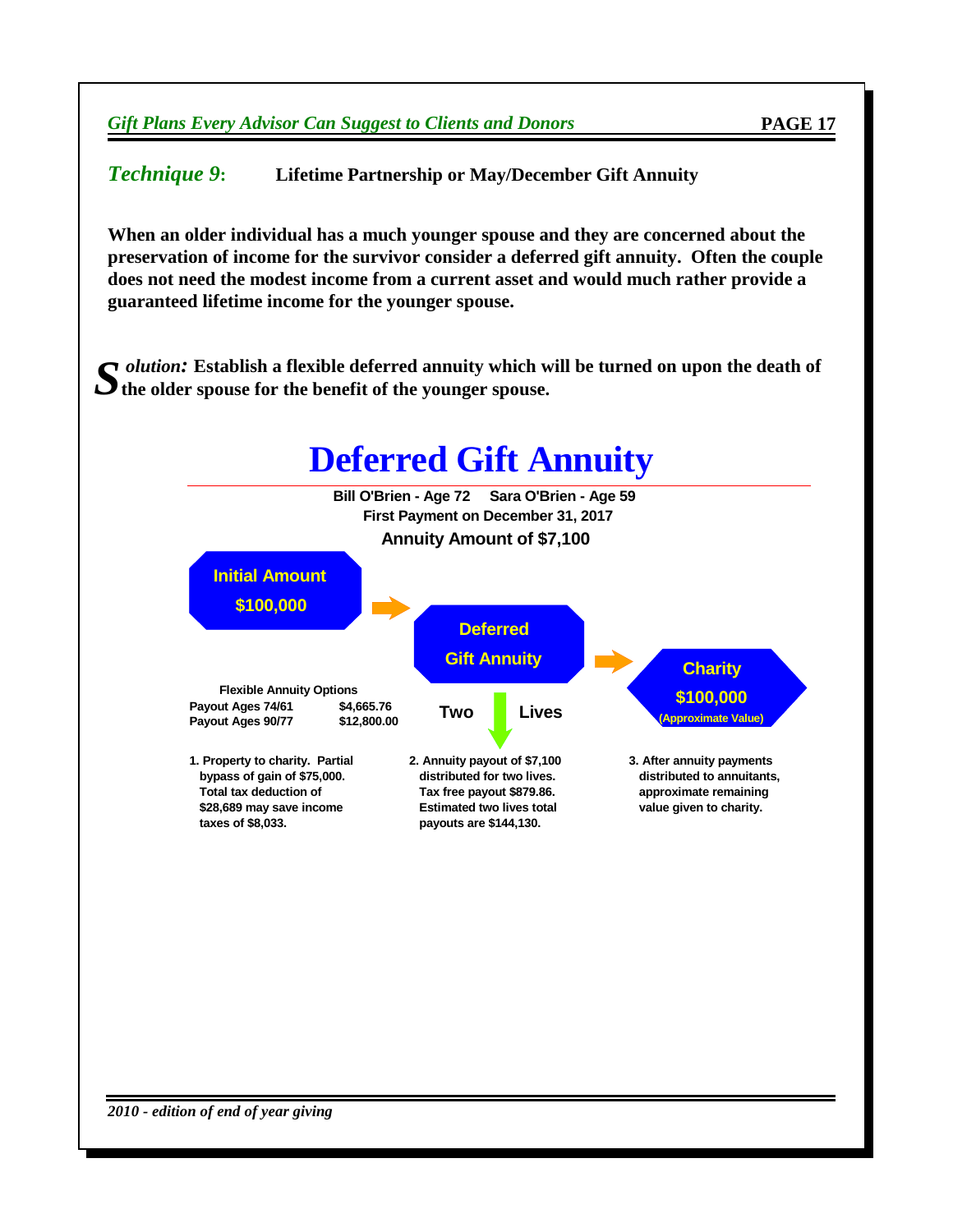**The donor receives the charitable contribution deduction for about 30% of the gift amount.**

**Either beneficiary can turn on the payment at any time between ages 74 to 90 for the older donor or 61 and 77 for the younger spouse. The target payment date establishes the value for the charitable deduction. The target payment rate which in the above example is 7.10% but if the annuity is received earlier than the target payment date the annuity is reduced and likewise if the payment comes after the target date the payment is increased.**

**The above annuity example was funded with appreciated stock and there was partial avoidance of any capital gains tax with the balance taxed as the payments when they are received.**

**Often the value of the charitable deduction is more beneficial to donors than an immediate increase in income.**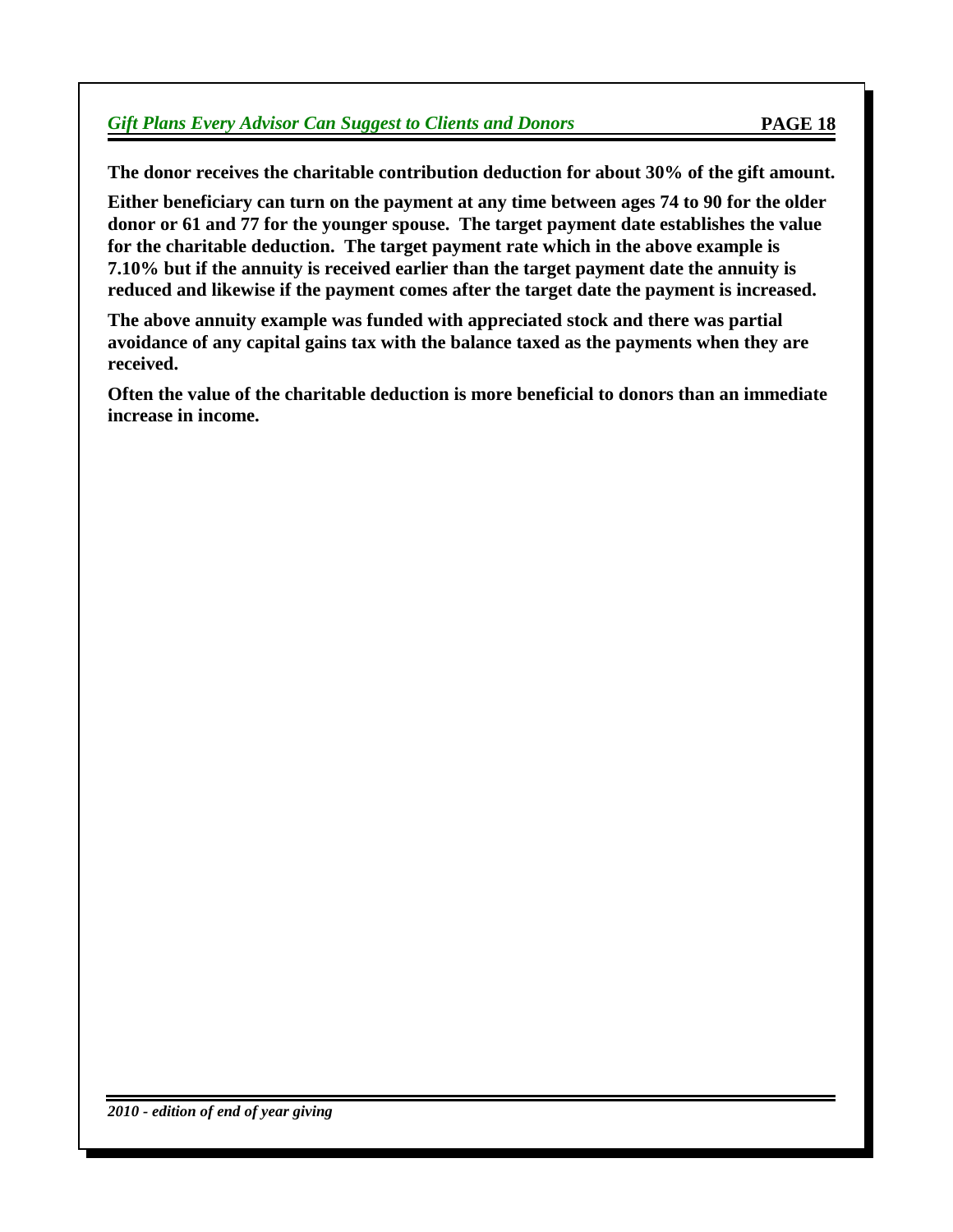**Technique 10: Beneficiary designations from Retirement Plans and Life Insurance**

**Retirement Accounts: Clients should also consider giving assets to charity that would otherwise cost their heirs more to inherit. The best assets to give are those that produce "Income in Respect of the Decedent" or IRD income. These assets are not only included in the estate of the decedent for estate tax purposes but the assets are also partially or entirely taxable for income tax purposes when received by heirs.**

**Ask the question: "Would you prefer that a significant portion of this plan balance, from 50% to 80% perhaps, be paid in taxes or would you prefer the entire plan balance go to one or more of your favored charities."**

**Saving bonds, fixed annuities, and variable annuities also produce IRD income.**

**Life Insurance: Donor may designate one or more charities as beneficiaries of all or a portion of their life insurance plans. The tax burden of life insurance plans have far less impact on family members than qualified plans.**

**Life insurance makes a wonderful current gift to charity either outright or for a life income arrangement when the policy is no longer needed by the owner. The income tax deduction created from an outright gift can reduce taxes, offset capital gains and reduce or eliminate the impact of the policies accumulated dividends. When a life income plan is established a policy may be converted, perhaps tax-free, into current income.**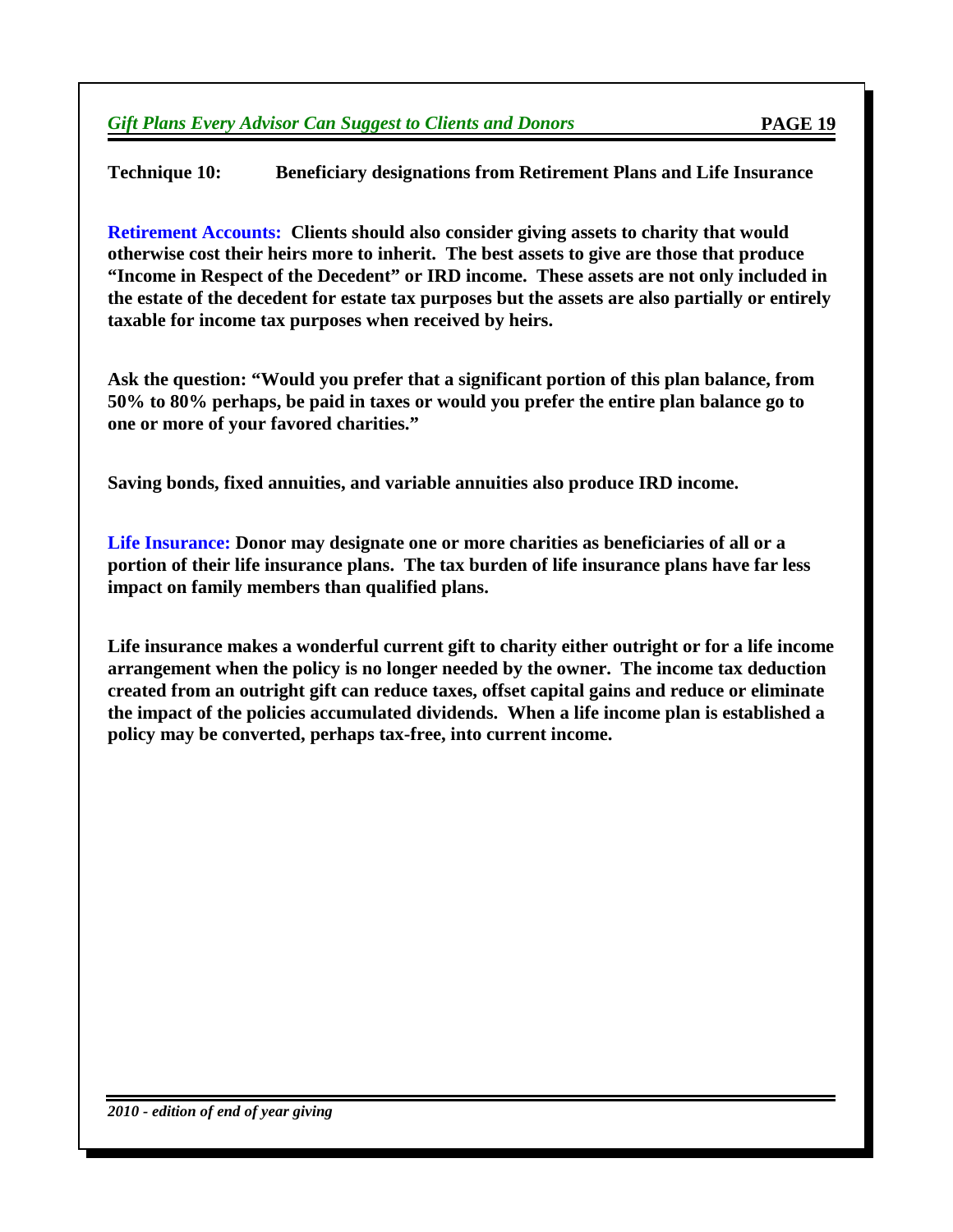

**Technique 11: A Gift Annuity with wealth replacement life insurance.**

**Many individuals who wish to make a major charitable gift are concerned about their inheritance plans for children or grandchildren.**



**A partial solution may be to establish a charitable gift annuity to increase income and then use a portion of the increased income to support the premium on a life insurance policy with the family as the beneficiary of the policy.In the above example a \$100,000 cash funded single life gift annuity for a 65 year old produces gross income of \$5,300 and net after tax income of \$4,700. The net after tax income is sufficient to purchase a permanent life insurance policy of \$100,000 payable to the heirs as a replacement for the original gift amount. The premium depends on the health status of the donor in above example the anticipated cost is between \$1,977 and \$2,561 depending on health status. After premium payments there is still sufficient income for donor to enjoy the economically beneficial effects of the gift annuity.**

*The July 1, 2010 gift annuity payment rate increased to 5.5%.*